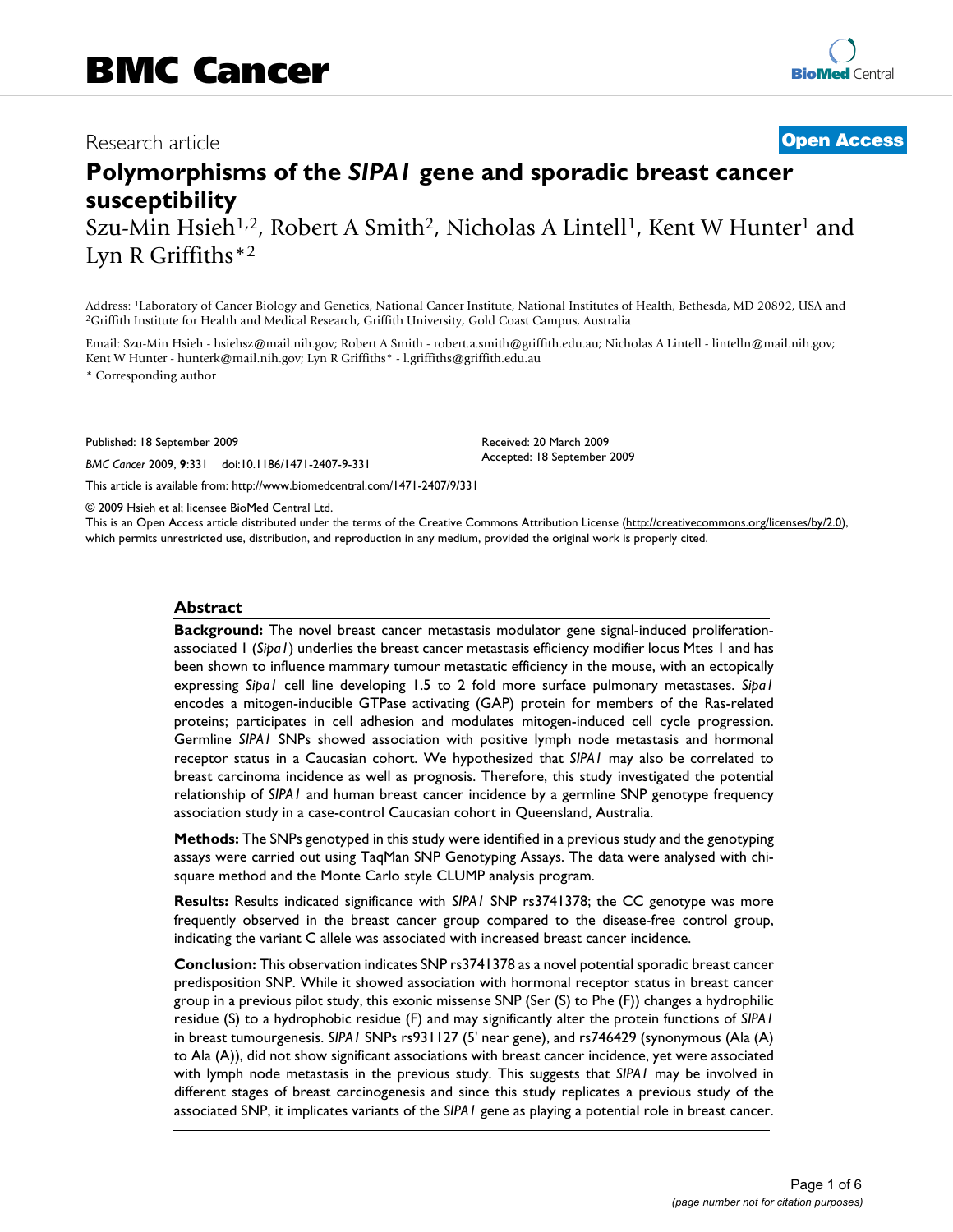### **Background**

The novel breast cancer gene *SIPA1* was originally identified as a candidate gene for breast cancer metastasis from mouse studies. Mouse *Sipa1* was established as a candidate for underlying the breast cancer metastasis efficiency modifier locus Mtes 1 by Park et al [1]. The Mtes 1 loci in the mouse genome were recognized as a genetic region that substantially influenced the metastatic efficiency of mammary tumours in the mouse. The mouse Mtes 1 locus is orthologous to human chromosome 11q12-11q13, which is known to harbor the metastasis suppressor gene *BRMS1*. Utilizing a Multiple Cross Mapping strategy, mouse *Sipa1* was identified as a potential candidate for the Mtes 1 locus and molecular research into *Sipa1* revealed that cellular *Sipa1* levels were correlated with cellular metastatic capacity. Signal-induced proliferationassociated 1 is further recognized as a metastasis modulator gene, since an ectopically expressing *Sipa1* cell line developed about two fold more surface pulmonary metastases compared to the control cell line [1].

Signal-induced proliferation-associated 1 is a mitogeninducible GTPase activating (GAP) protein for members of the Ras-related proteins; Rap1 and Rap2, but not for Ras, Rho, Cdc42, Rac and Ran, with comparable specific activity to the rap1GAP encoded protein [2]. It was found that the *SIPA1* protein severely impedes mitogen-induced cell cycle progression when abnormally and/or prematurely expressed [3]. Signal-induced proliferation-associated 1 was also found to participate in cell adhesion via interaction with Rap1GTP activities. Park et al., 2005 demonstrated that *Sipa1* suppression (via RNAi) induces increased cell adhesion [1]. This study reported that a single nucleotide polymorphism (SNP) in the mouse *Sipa1* gene affects the binding efficiency of the protein to its partner protein. This polymorphism was identified in the PDZ binding domain of the *Sipa1* protein between the mouse DBA strain and the mouse FVB strain, with the binding efficiency of the *Sipa1* protein is higher in the mouse DBA strain allele compared to the mouse FVB strain allele [1]. A recent study also reported that germline SNPs of the *SIPA1* gene are associated with major clinical characteristics, such as estrogen receptor status and lymph node metastasis in human breast cancer. The three SNPs rs931127 (Lymph Node metastasis, p = 0.0139), rs3741378 (ER status, p = 0.006; PR status, p = 0.035) and rs746429 (Lymph Node metastasis,  $p = 0.0074$ ) from the *SIPA1* gene were reported to be linked with different clinical characteristics in a cohort from Southern California, USA [4].

The *SIPA1* protein has been related to increased breast cancer metastasis in the mouse model. Polymorphisms of the *Sipa1* gene have significant effects on protein function in the mouse model and SNPs in the human *SIPA1* gene

are associated with major clinical markers. As a previous study showed that *SIPA1* RNAi down-regulation increased the primary tumour burden in the mouse model, and given the previous observations that the *Sipa1* gene and protein are associated with poor-prognosis markers and metastasis, we considered the possibility that the *SIPA1* gene may be correlated to breast carcinoma incidence as well as prognosis. Therefore, this study investigated the potential relationship between *SIPA1* and the incidence of human breast cancer by studying germline SNP frequency (based on the common genotype representing common disease phenotype hypothesis), utilizing a case-control cohort from a European descendent population in Queensland, Australia.

#### **Results**

A previous human epidemiology pilot study showed that SNPs (rs931127, rs3741378 and rs746429) from the *SIPA1* gene are associated with important clinical markers such as oestrogen receptor status and lymph node metastasis. Molecular studies also showed that *Sipa1* protein levels in the cell are correlated to cell homeostasis and metastasis strength in the mouse model and the polymorphism in the *Sipa1* protein binding region influence the protein binding efficiency. Increased primary breast tumour size was also reported in the previous mouse model study, which indicates that it is valuable to examine the possibility of a role for the *SIPA1* gene in the initial stage of breast carcinoma in humans.

The three selected SNPs were genotyped in both the Breast Cancer group and the Control Group. The frequencies of the genotypes of SNP rs931127 are listed in Table 1. Chi-Square analysis of this data showed that no significant frequency difference was observed between the Breast Cancer Group and the Control Group samples ( $\chi^2$  = 0.73, df =  $2, P = 0.695$ .

The genotype frequency of SNP rs746429 was analysed; Chi-Square  $= 1$ , degrees of freedom  $= 2$  with significance = 0.601. No significant frequency difference between the Breast Cancer group and the Control group was observed for this SNP.

The frequencies of the genotypes of SNP rs3741378 are also listed in Table 1. Significant frequency differences were observed between the Breast Cancer Group and the Control Group samples for this SNP. Chi-square analysis showed that the CC genotype of rs3741378 is more frequently observed in the Breast Cancer group compared to the disease-free Control group. Furthermore, the data shows that the TC genotype is more common in the controls than the cancers, which indicates that having both alleles may be protective in some manner. Due to the extreme low counts for the TT allele, Hardy-Weinberg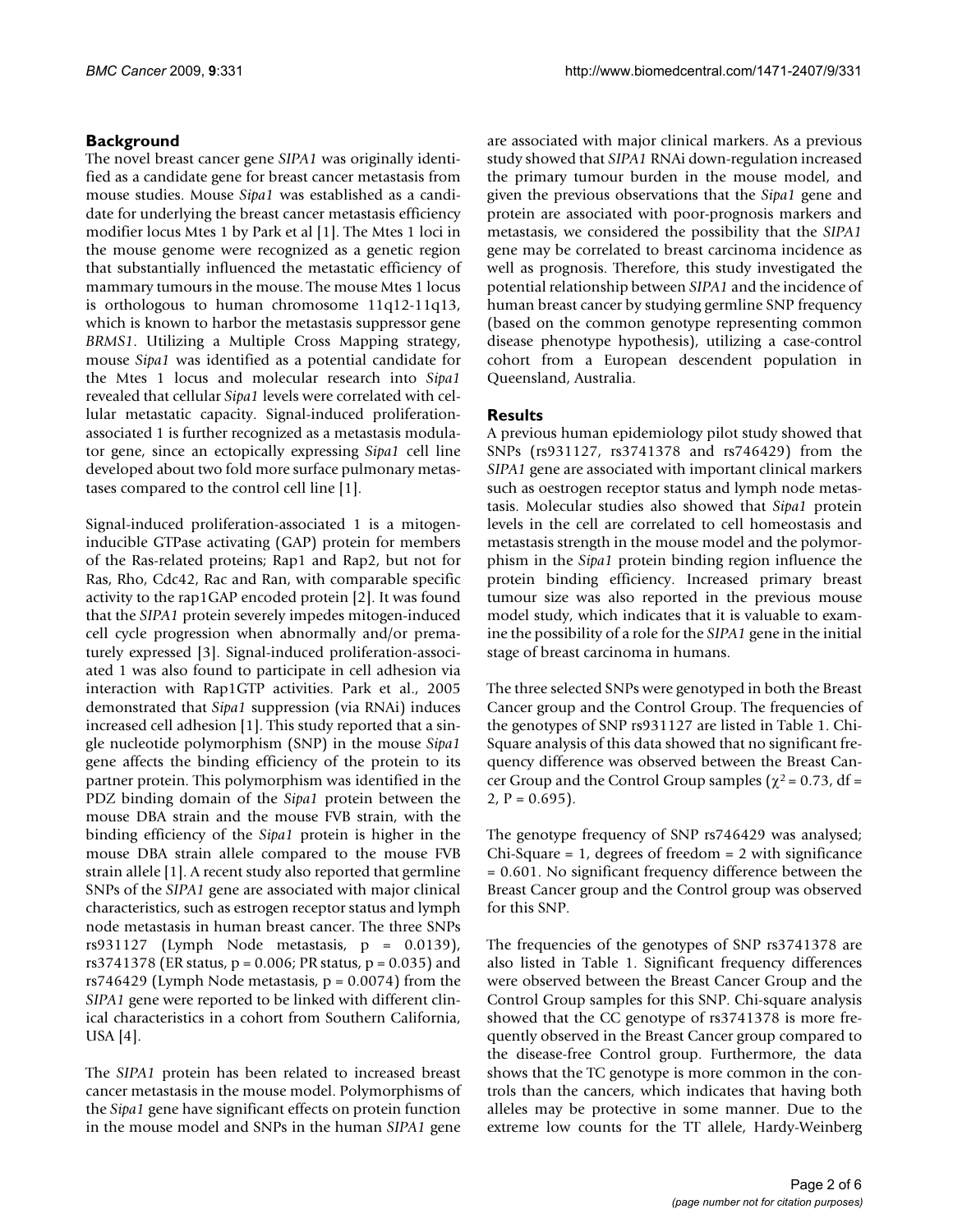|           |                      |                  |              | <b>Genotype Frequency</b> |        |              |
|-----------|----------------------|------------------|--------------|---------------------------|--------|--------------|
| rs931127  | Group                | <b>Frequency</b> | AA           | AG                        | GG     | <b>Total</b> |
|           | <b>Breast Cancer</b> | ${\sf N}$        | 58           | 89                        | 36     | 183          |
|           |                      | $\%$             | 31.69%       | 48.63%                    | 19.67% | 100%         |
|           | Control              | ${\sf N}$        | 52           | 97                        | 34     | 183          |
|           |                      | $\%$             | 28.42%       | 53.01%                    | 18.58% | 100%         |
|           | CAUC I               | $\%$             | 30%          | 60%                       | 10%    | 100%         |
| rs3741378 | Group                | <b>Frequency</b> | <b>TT</b>    | TC                        | cc     | <b>Total</b> |
|           | <b>Breast Cancer</b> | ${\sf N}$        | 6            | 41                        | 131    | 162          |
|           |                      | $\%$             | 3.7%         | 25.31%                    | 80.86% | 100%         |
|           | Control              | ${\sf N}$        | $\mathsf{I}$ | 55                        | 106    | 178          |
|           |                      | $\%$             | 0.56%        | 30.89%                    | 59.55% | 100%         |
|           | CAUC I               | $\%$             | 3.2%         | 22.6%                     | 74.2%  | 100%         |
| rs746429  | Group                | <b>Frequency</b> | GG           | AG                        | AA     | <b>Total</b> |
|           | <b>Breast Cancer</b> | ${\sf N}$        | 73           | 91                        | 9      | 183          |
|           |                      | $\%$             | 39.89%       | 49.73%                    | 10.38% | 100%         |
|           | Control              | ${\sf N}$        | 74           | 78                        | 22     | 174          |
|           |                      | $\%$             | 42.53%       | 44.83%                    | 12.64% | 100%         |
|           | CAUC I               | $\%$             | 37.9%        | 48.3%                     | 13.8%  | 100%         |

#### **Table 1: Allele Frequencies for tested SNPs, including reported frequencies for CAUC 1 population.**

#### **Table 2: Analysis Results, rs3741378 Chi-square and HW-equilibrium for all SNPs.**

| Chi-Square | <b>Degrees of Freedom</b>        | <b>Significance</b>              |
|------------|----------------------------------|----------------------------------|
| 75.I       | $\overline{2}$                   | 0.023                            |
| <b>SNP</b> | <b>HW- Probability: BC Group</b> | <b>HW- Probability: Controls</b> |
| rs3741378  | 0.224                            | 0.029                            |
| rs931127   | 0.34                             | 0.859                            |
| rs746429   | 0.837                            | 0.226                            |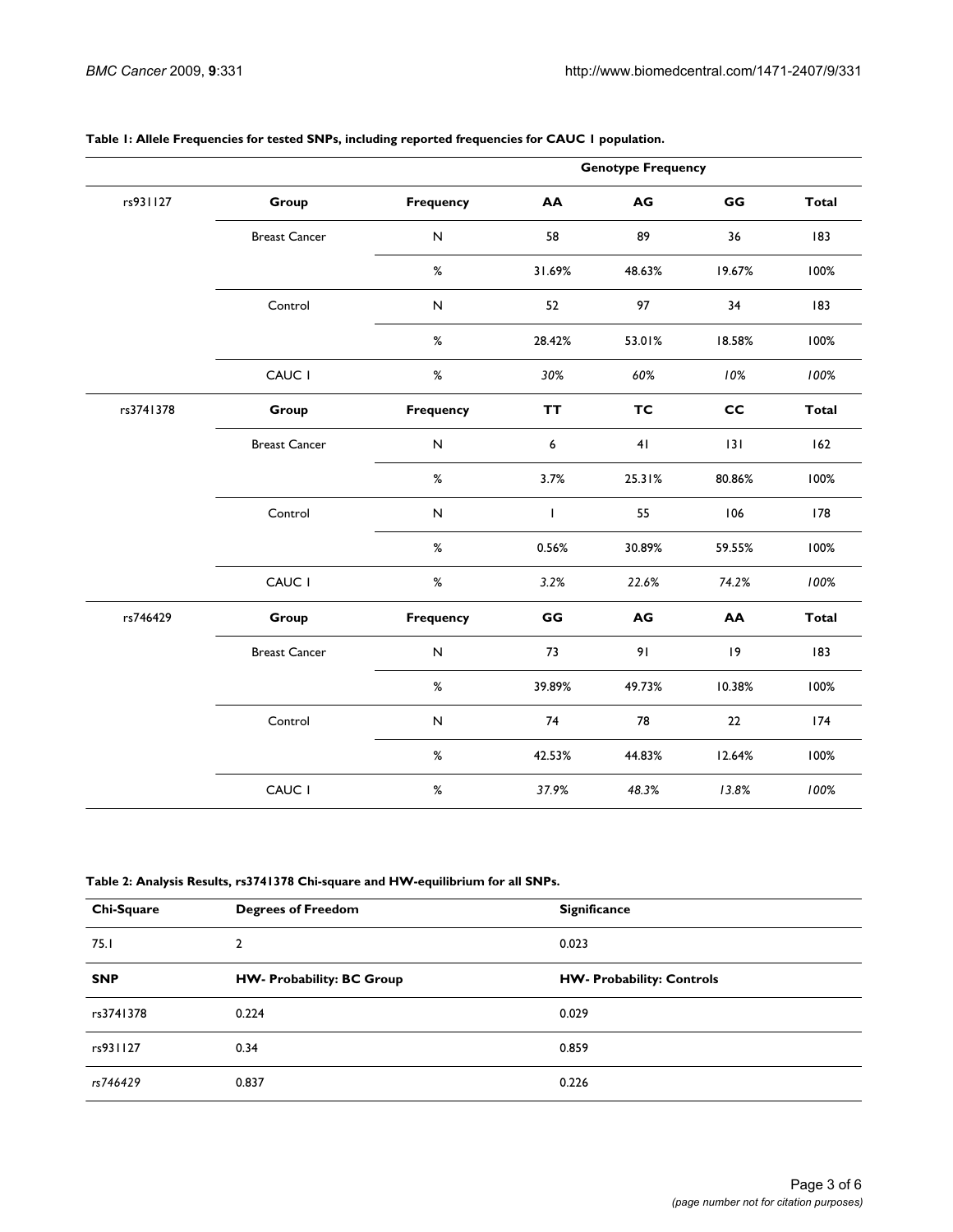equilibrium analysis was performed to exclude the possibility of experimental artefacts misleading the results. The result of this and the Chi-square analysis for rs3741378 can be found in table 2. Other analyses were non-significant at p = 0.607 and 0.695 for rs746429 and rs931127, respectively.

Additionally, because of the extremely low count for the TT genotype, the standard Chi-square method's assumptions are violated (requiring counts of at least 5 in all categories). Thus, a further analysis using CLUMP, a computer method similar to Chi-square analysis that uses a Monte-Carlo style probabilities rather than a set probability formula was performed. The results of CLUMP analysis confirm the original Chi-square results and are listed in Table 3. It should be noted that one of the additional analysis modes employed by CLUMP, which attempts to lower error by collapsing low count groups into the next lowest count did have significance above the 0.05 threshold, though only by a very small amount.

### **Discussion**

Signal-induced proliferation-associated 1 was first identified as a potential breast cancer metastasis modulator in the mouse model. Molecular studies on this gene indicate that it plays an important role in regulating cell adhesion and modulating breast cancer metastasis. A preliminary human epidemiology study also showed that germline polymorphisms in the *SIPA1* gene are correlated with several major clinical characteristics, such as estrogen receptor and lymph node metastasis status.

This study utilized a larger case-control population to investigate the three SNPs published previously, in relation to breast cancer incidence. Of the three SNPs tested, only rs3741378 showed a significant difference in frequency between the breast cancer group and the disease free control group. Since the CC genotype of this SNP was observed to be more frequent in the Breast Cancer group compared to the disease-free Control group and the TC heterozygous genotype was more common in controls than the cancer group, it indicates that the heterozygous genotype may be protective against breast cancer (Odds Ratio 0.5822, 95% CI 0.3614 to 0.938). This observation also indicates that SNP rs3741378 may play a role as a potential sporadic breast cancer predisposition gene/SNP. In the previous pilot study this SNP showed a significant correlation to both oestrogen receptor and progesterone receptor status. It is possible that this exonic missense SNP which has a Ser (S) to Phe (F) change, altering a hydrophilic residue (S) to a hydrophobic residue (F) significantly changes the protein functions of *SIPA1*. This may thus have a functional role in the hormonal status biology of breast carcinogenesis. The observed accumulation of CT genotypes in controls may be a reflection of increased substrate interactivity of the *SIPA1* proteins derived from CT genotype cells, through interactions with different mitogenic pathways or alterations to the gene's cell adhesion functions. This SNP has been previously associated with oestrogen and progesterone receptor status, and it is possible that some of the protective functions of a CT genotype may be mediated through effects on these pathways.

It is important to note, however, that the low counts for the rare TT genotype in this population may be violating statistical assumptions and indicating a false relationship between this polymorphism and breast cancer risk. The non-parametric CLUMP analysis agreed with the initial Chi-square analysis, adding weight to the possibility of the observed relationship. The significant Hardy-Weinberg result for the control population throws some support to the possibility of a false relationship, perhaps driven by selection bias. This, however, may be an effect of the extreme rarity of the TT genotype, as both populations are within Hardy-Weinberg equilibrium for all other SNPs, indicating little or no selection bias for these SNPs. The T4 statistic collapses the lowest expected counts into the next category, somewhat abrogating the effect of the rarity of the TT genotype and its extreme closeness to significance does argue for some veracity to the observed relationship. The failure of the T4 statistic of CLUMP to reach the  $\gamma^2$  significance of 0.05, even by the tiny margin observed, is an indicator that additional studies in larger, but still tightly localised populations should be carried out to more accurately determine the strength and nature of the effect that this *SIPA1* SNP has on breast cancer risk. In addition, there was insufficiently detailed ER and PgR status, or other epidemiological information for the population to allow meaningful analysis in this present study.

| Table 3: CLUMP analysis of rs3741378. |  |  |
|---------------------------------------|--|--|
|---------------------------------------|--|--|

| Rs3741378            | TI analysis (mimics standard Chi-Square) | T4 analysis<br>(collapses low-count categories into the next lowest category) |
|----------------------|------------------------------------------|-------------------------------------------------------------------------------|
| Chi-Squared stat     | 7.5139                                   | 4.9882                                                                        |
| Degrees of freedom 2 |                                          |                                                                               |
| Probability          | 0.0234                                   | 0.0503                                                                        |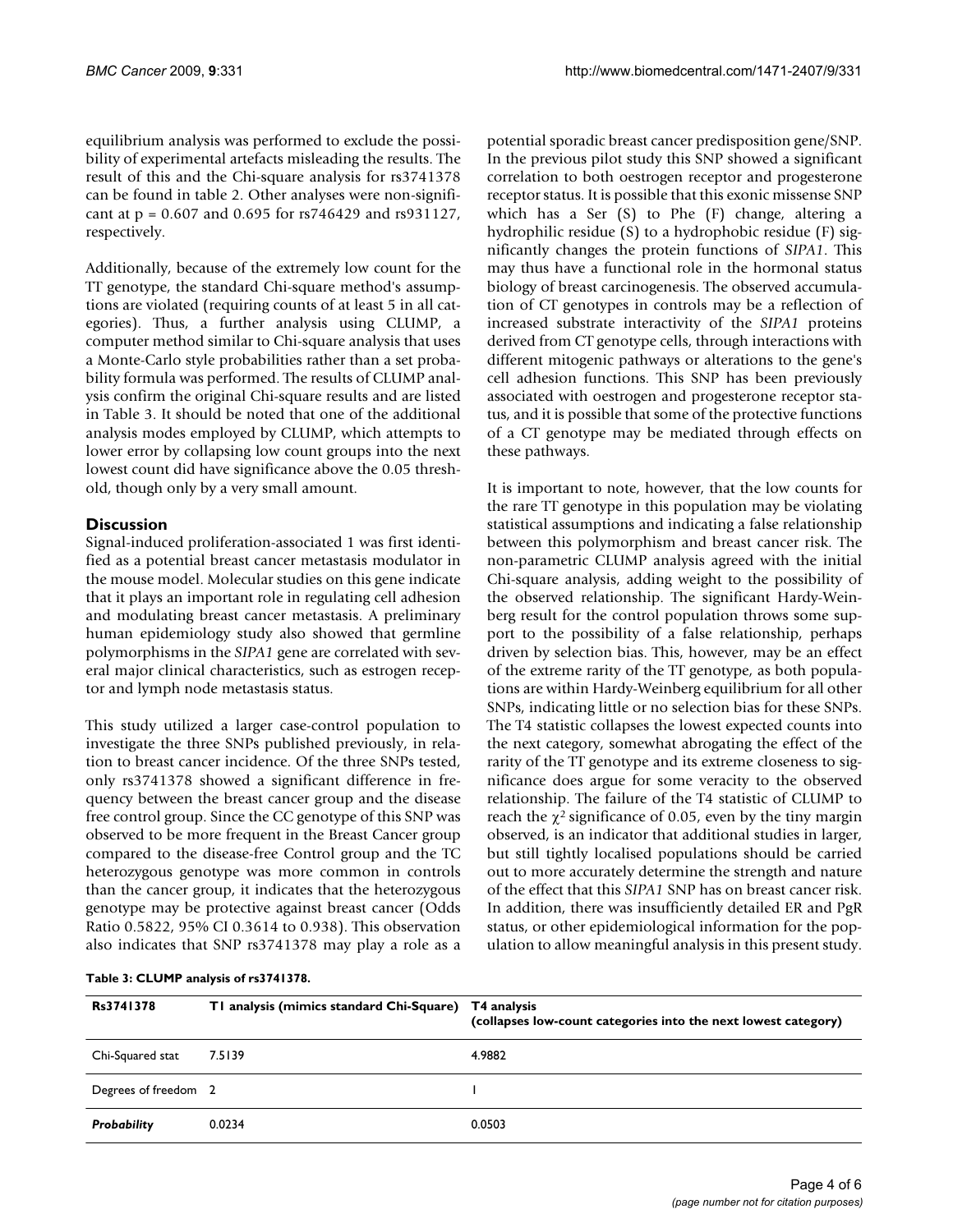Future larger studies that have this information available are warranted.

Furthermore, the other two SNPs of *SIPA1* screened; rs931127 which is a 5' near gene SNP and rs746429 which is a synonymous (Ala (A) to Ala (A)) SNP, did not show significant association with breast cancer, yet were reported to be associated with lymph node metastasis in the previous study. This suggests that *SIPA1* may have different or shifted function in different stages of breast carcinogenesis, with different domains; having the increased tumourgenesis susceptibility function with the domain where SNP rs3741378 resides and promotes metastasis via the domain SNP rs746429 resides.

A recent case-control study from Gaudet et al. reported a similar trend, though the difference in their population did not reach statistical significance. The Gaudet et al. group explored the same SNPs as this research in a Polish (1995 cases, 2296 control) and a British cohort (2142 cases, 2257 controls). They reported a suggestion of an increased risk of breast cancer associated with the TT genotype of the SNP rs3741378 [5]. Both the Gaudet group and this research identified a potential relationship between this SNP and breast cancer risk. The inconsistency of the significance of the association between this study and the Gaudet is likely best explained by the diverse nature of the populations studied, through either environmental or genetic variance. The ratio of the TT genotype in the control samples has a wider range of diversity between the Gaudet study and this investigation, with the TT genotype comprising 0.62% of the control group for this study compared to 1.8% in the pooled study from the Gaudet group, both of which are less than the CAUC 1 population, indicating that this SNP may be highly variable in different areas. The difference in this rare allele frequency may explain the slight inconsistency in strength of association identified between the researches. However, the two independent groups did identifying a similar relationship, only differing in the strength and significance of the relationship identified. This, as well as previous functional work, adds support to the involvement of the *SIPA1* gene and its SNPs in breast cancer susceptibility.

### **Conclusion**

The novel breast carcinogenesis gene *SIPA1* has important molecular functions as a breast cancer metastasis modulator. A preliminary human pilot epidemiology study indicated that germline single nucleotide polymorphisms of *SIPA1* are significantly correlated to major clinical factors, such as estrogen receptor status and increased lymph node metastasis. This study provides observations that one of these SNPs may also act as a breast cancer predisposition marker. Further molecular functional analysis of *SIPA1* and its SNPs in the human population is needed to properly elaborate the function of this gene and its potential as breast carcinogenesis marker. This study highlights the importance of SNPs of the *SIPA1* gene in breast carcinoma and that the screened SNPs are not only markers of poor prognosis as previously described, but may also act as predisposition markers. The protein expression level of *SIPA1* in the mouse model has been linked to breast cancer metastasis propensity as increased levels lead to increased metastasis and decreased levels lead to a decreased amount of lung metastasis. This indicates that *SIPA1* transcription at the genetic, expression and protein level may play an integral role in breast carcinoma and represent a key factor in the evolution of this disease. Additionally, this research further supported the hypothesis that inherited subtle genetic variations may be associated with not only with cancer metastasis but also with cancer predisposition.

## **Methods**

#### *Study Cohort*

The population screened was comprised of 200 female individuals diagnosed with breast cancer and a control population of 200 females with no cancer history at all. The affected and control populations were matched for age and all were of Caucasian ethnicity, as has been previously described [6]. No other risk factors were controlled for. Samples were recruited through collaboration with the Pathology Department of the Gold Coast Hospital, Queensland Australia and additional affected samples, as well as the entire control population, were obtained through the Genomics Research Centre of Griffith University [6]. All participants gave informed consent. The study was conducted under the approval of the Gold Coast Hospital and Griffith University Ethics Committees. The reference numbers for these approvals are 9702 and MSC/07/ 08/HREC, respectively.

#### *Genotyping*

The SNPs genotyped in this study were identified in a previous study [4], and were chosen based on the genomic location of known SNPs (from the NCBI SNP database) that are within the regulatory or coding regions of *SIPA1* [4]. The NCBI SNP designation rs931127 polymorphism (-313G>A) is 313 base pairs upstream of the 5'-untranslated region of *SIPA1* and considered as within the promoter region of the gene. The other two SNPs are located within coding regions, rs3741378 is a missense SNP within exon 1 (545C>T [F182S]) and rs746429 is a synonymous SNP within exon 12 (2760G>A [A920A]). Quality control for genotyping was provided by including 3 samples of CEPH family DNA (mention commercial source of DNA), repeated 4 times in each PCR plate. Genotyping results for these four samples were identical for all PCRs and concordance rates were 100%.